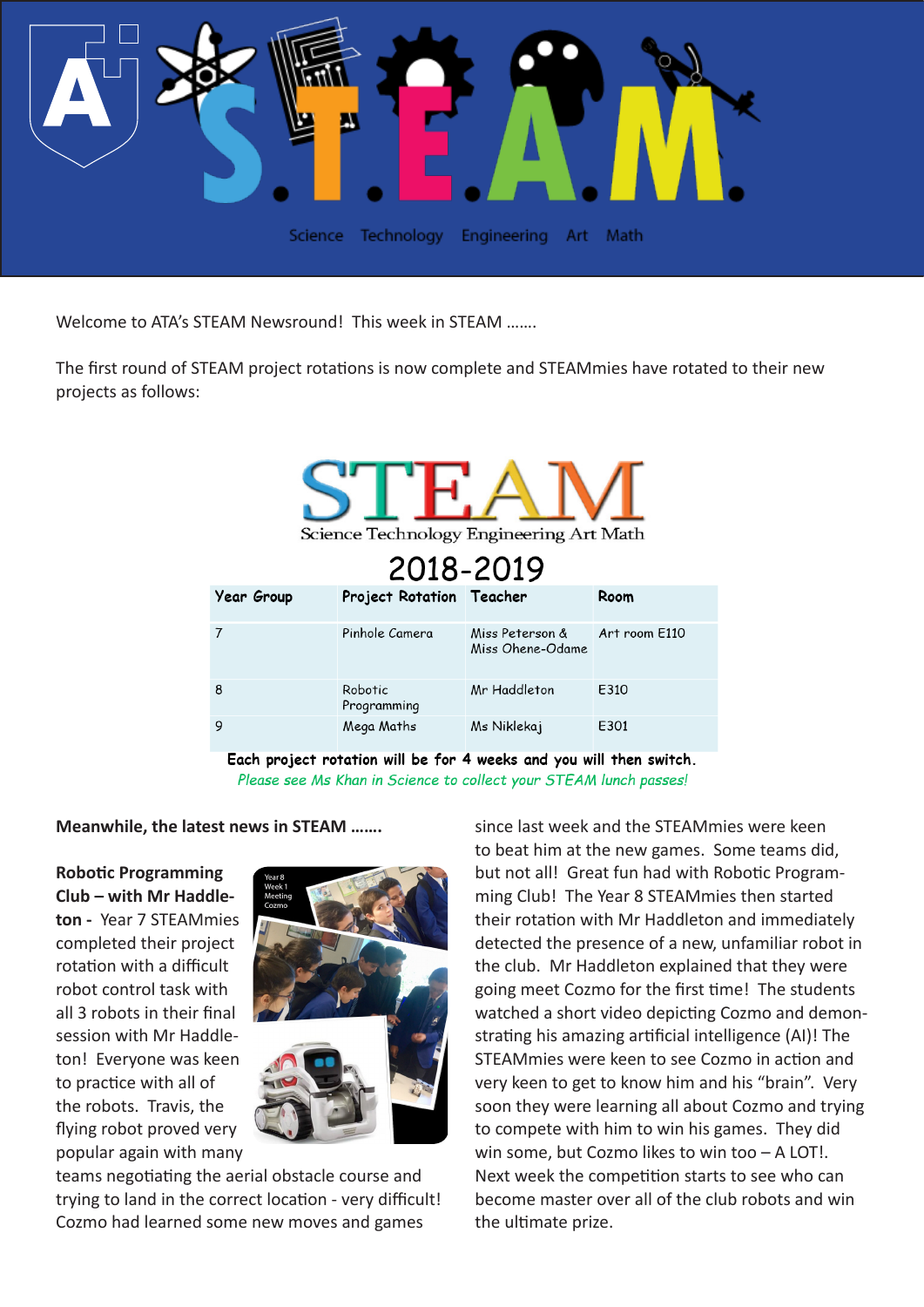

Science Technology Engineering Art Math

**Mega Maths Club – with Ms Niklekaj -** This final Year 8 session was the 'cherry on the cake' for our young STEAM engineers as they got to design their very own rollercoaster. Working in groups, the challenge was on to see who would design the highest, fastest, most exciting rollercoaster. The price and age restriction was taken into account by each group and amazing designs created. The work ethic and enthusiasm demonstrated by the STEAMmies was contagious and it was great to see so many budding mathematicians/engineers. The Year 9 STEAMmies them commenced their rotation with Ms Niklekaj and looked at how to fit a given number of adverts into a given area/page of a magazine (editing a magazine). They recalled the mathematic skills required and it was really good to see them work in groups and to listen to their problem solving discussions.



**Pinhole Camera Club – with Miss Peterson and Miss Ohene-Odame -** The STEAMmies took and developed their first photographs in this final session with Miss Peterson and Miss Ohene-Odame. First, in our dark room equipped with a safelight that wouldn't affect the photographs, they put light sensitive photo paper into their pinhole cameras. Then, they took the cameras outside and took photographs of everything from trees to rocks to the school building. Most of their exposures were from 10 to 15 seconds and they changed this based

on how sunny or shady their photo location was. Afterwards, they came back to the darkroom and developed their photographs in a series of chemical baths before hanging their photos on a line to dry. Take a look at some of the amazing photos created. Also, the Year 7 STEAMmies then commenced this rotation and discussed the varying approaches to photography and the differences in process between taking a photograph with a digital camera and a film one. They experimented with light sensitive paper to begin to confirm their initial understandings about the significance of light in producing an image with traditional (film) photography.



**STEAM Academia – with Ms Khan, Mr Moloney & Mr Mensah –** STEAM Academia was joined by a passionate physicist, Goronwy Towy, who is doing his PhD at Imperial College London on laser research! He gave a down to earth account of a day in the life of a PhD student, showing that it's not just for 'geniuses', but for anyone who enjoys science, and has something they are really passionate about. His work focuses on making some laser technology much more affordable, which will support further research in industries! Another special guest was Wilson Li from GSK, a multinational pharmaceutical company. Wilson described his work with viruses in 'cell therapy' to retrain white blood cells to attack cancer cells, and how the outbreak